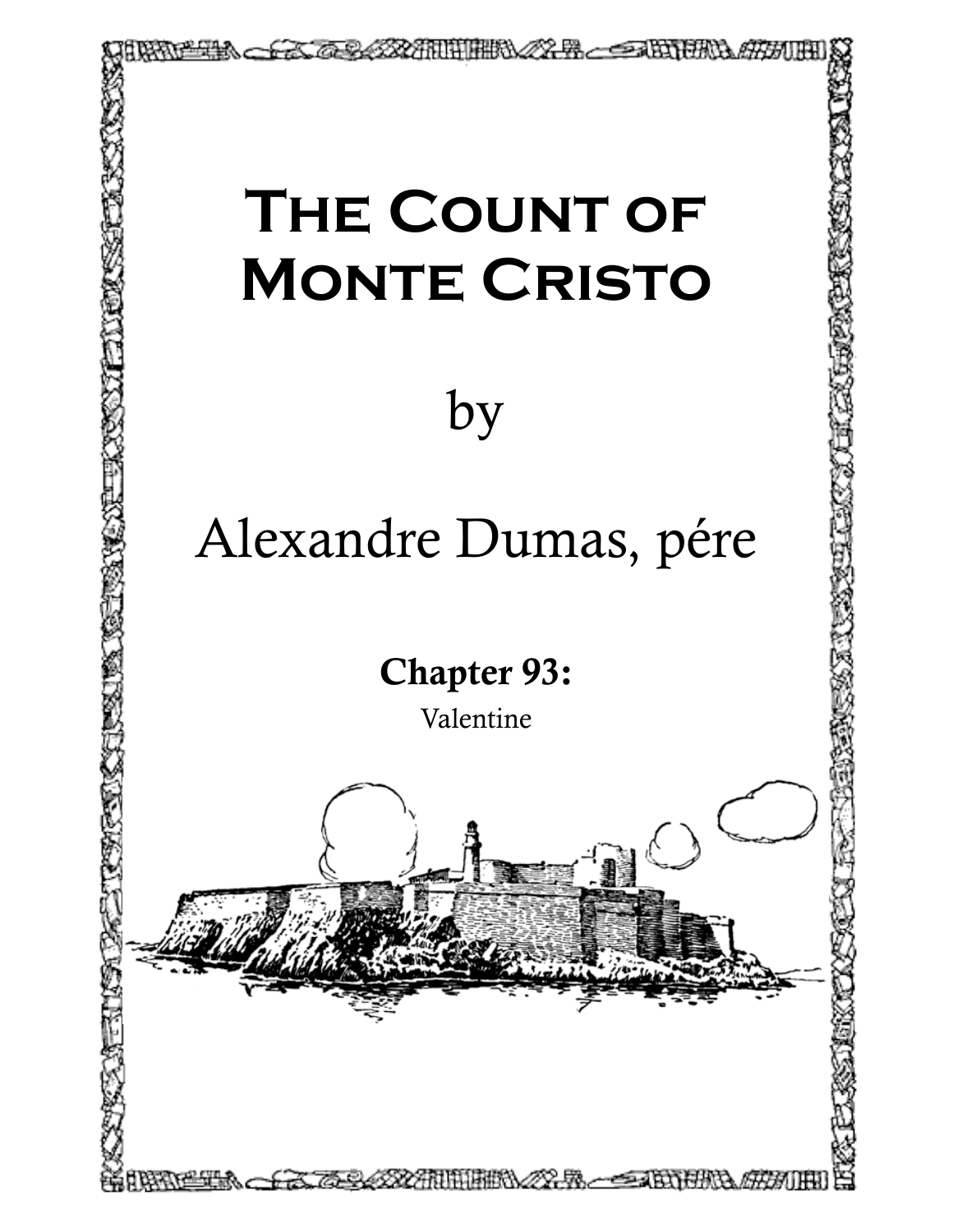We may easily conceive where Morrel's appointment was. On leaving Monte Cristo he walked slowly towards Villefort's; we say slowly, for Morrel had more than half an hour to spare to go five hundred steps, but he had hastened to take leave of Monte Cristo because he wished to be alone with his thoughts. He knew his time well—the hour when Valentine was giving Noirtier his breakfast, and was sure not to be disturbed in the performance of this pious duty. Noirtier and Valentine had given him leave to go twice a week, and he was now availing himself of that permission. He had arrived; Valentine was expecting him. Uneasy and almost crazed, she seized his hand and led him to her grandfather. This uneasiness, amounting almost to frenzy, arose from the report Morcerf's adventure had made in the world, for the affair at the opera was generally known. No one at Villefort's doubted that a duel would ensue from it. Valentine, with her woman's instinct, guessed that Morrel would be Monte Cristo's second, and from the young man's well–known courage and his great affection for the count, she feared that he would not content himself with the passive part assigned to him. We may easily understand how eagerly the particulars were asked for, given, and received; and Morrel could read an indescribable joy in the eyes of his beloved, when she knew that the termination of this affair was as happy as it was unexpected.

"Now," said Valentine, motioning to Morrel to sit down near her grandfather, while she took her seat on his footstool,—"now let us talk about our own affairs. You know, Maximilian, grandpapa once thought of leaving this house, and taking an apartment away from M. de Villefort's."

"Yes," said Maximilian, "I recollect the project, of which I highly approved."

"Well," said Valentine, "you may approve again, for grandpapa is again thinking of it."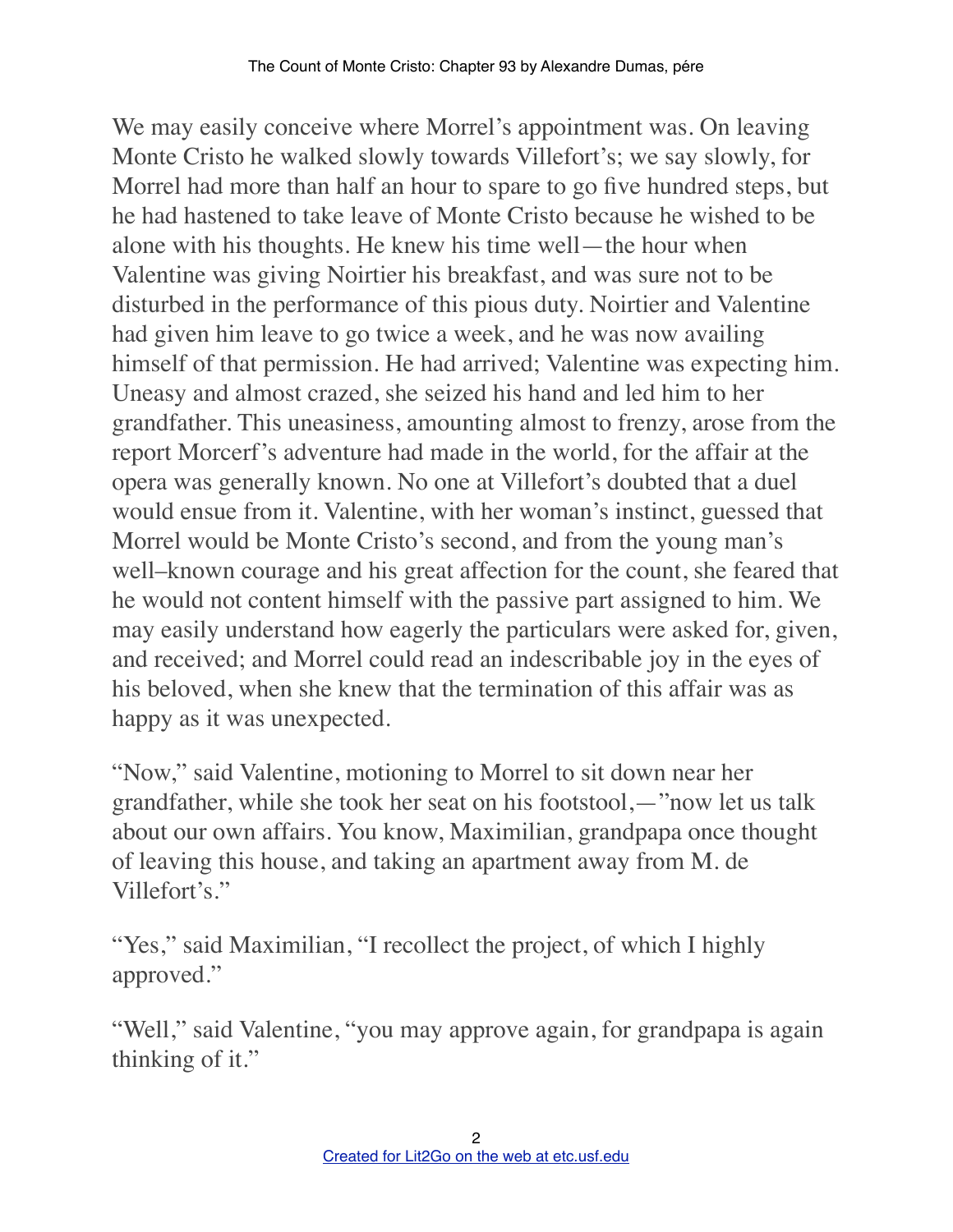"Bravo," said Maximilian.

"And do you know," said Valentine, "what reason grandpapa gives for leaving this house." Noirtier looked at Valentine to impose silence, but she did not notice him; her looks, her eyes, her smile, were all for Morrel.

"Oh, whatever may be M. Noirtier's reason," answered Morrel, "I can readily believe it to be a good one."

"An excellent one," said Valentine. "He pretends the air of the Faubourg St. Honore is not good for me."

"Indeed?" said Morrel; "in that M. Noirtier may be right; you have not seemed to be well for the last fortnight."

"Not very," said Valentine. "And grandpapa has become my physician, and I have the greatest confidence in him, because he knows everything."

"Do you then really suffer?" asked Morrel quickly.

"Oh, it must not be called suffering; I feel a general uneasiness, that is all. I have lost my appetite, and my stomach feels as if it were struggling to get accustomed to something." Noirtier did not lose a word of what Valentine said. "And what treatment do you adopt for this singular complaint?"

"A very simple one," said Valentine. "I swallow every morning a spoonful of the mixture prepared for my grandfather. When I say one spoonful, I began by one—now I take four. Grandpapa says it is a panacea." Valentine smiled, but it was evident that she suffered.

Maximilian, in his devotedness, gazed silently at her. She was very beautiful, but her usual pallor had increased; her eyes were more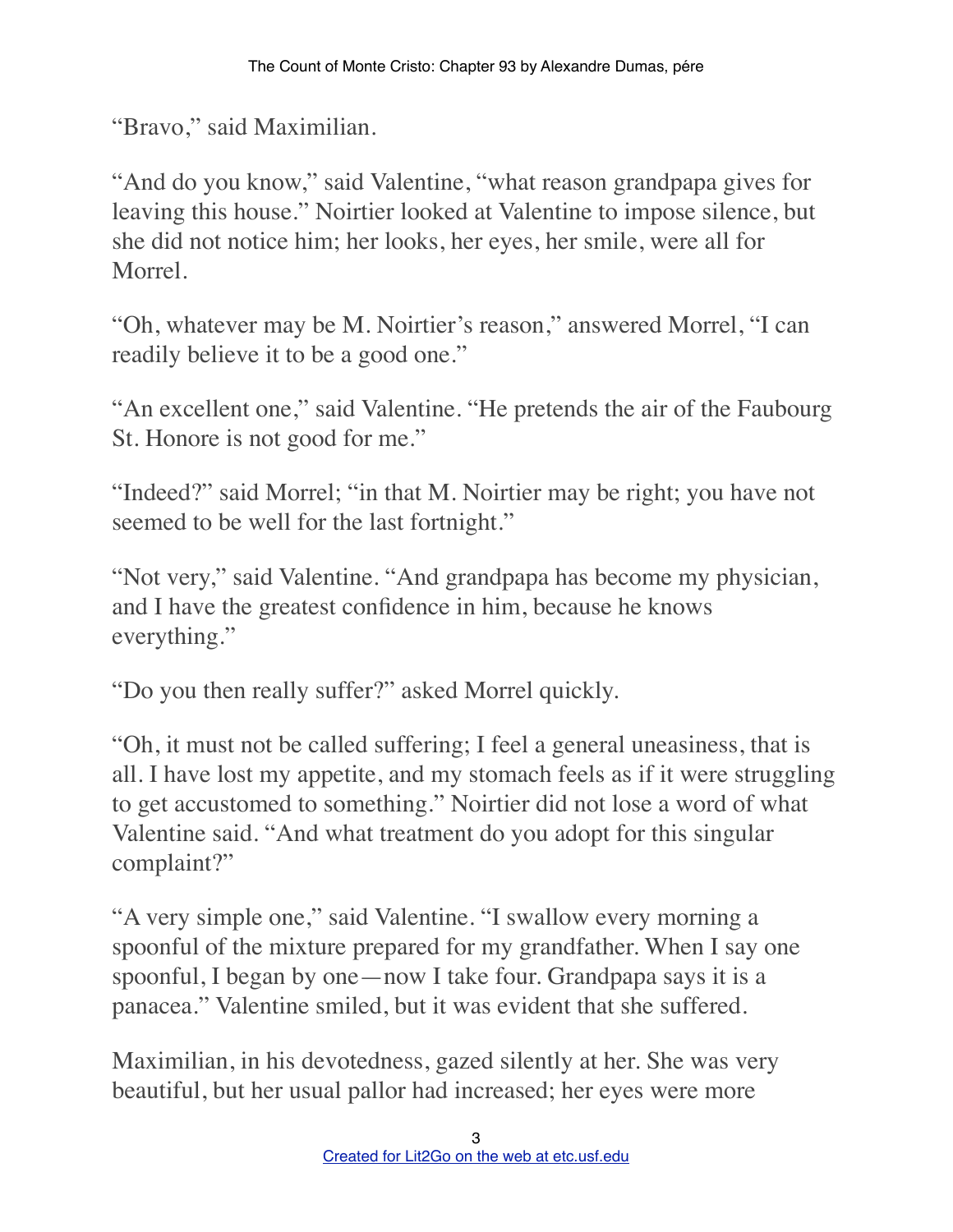brilliant than ever, and her hands, which were generally white like mother–of–pearl, now more resembled wax, to which time was adding a yellowish hue. From Valentine the young man looked towards Noirtier. The latter watched with strange and deep interest the young girl, absorbed by her affection, and he also, like Morrel, followed those traces of inward suffering which was so little perceptible to a common observer that they escaped the notice of every one but the grandfather and the lover.

"But," said Morrel, "I thought this mixture, of which you now take four spoonfuls, was prepared for M. Noirtier?"

"I know it is very bitter," said Valentine; "so bitter, that all I drink afterwards appears to have the same taste." Noirtier looked inquiringly at his granddaughter. "Yes, grandpapa," said Valentine; "it is so. Just now, before I came down to you, I drank a glass of sugared water; I left half, because it seemed so bitter." Noirtier turned pale, and made a sign that he wished to speak. Valentine rose to fetch the dictionary. Noirtier watched her with evident anguish. In fact, the blood was rushing to the young girl's head already, her cheeks were becoming red. "Oh," cried she, without losing any of her cheerfulness, "this is singular! I can't see! Did the sun shine in my eyes?" And she leaned against the window.

"The sun is not shining," said Morrel, more alarmed by Noirtier's expression than by Valentine's indisposition. He ran towards her. The young girl smiled. "Cheer up," said she to Noirtier. "Do not be alarmed, Maximilian; it is nothing, and has already passed away. But listen! Do I not hear a carriage in the court–yard?" She opened Noirtier's door, ran to a window in the passage, and returned hastily. "Yes," said she, "it is Madame Danglars and her daughter, who have come to call on us. Good–by;—I must run away, for they would send here for me, or, rather, farewell till I see you again. Stay with grandpapa, Maximilian; I promise you not to persuade them to stay."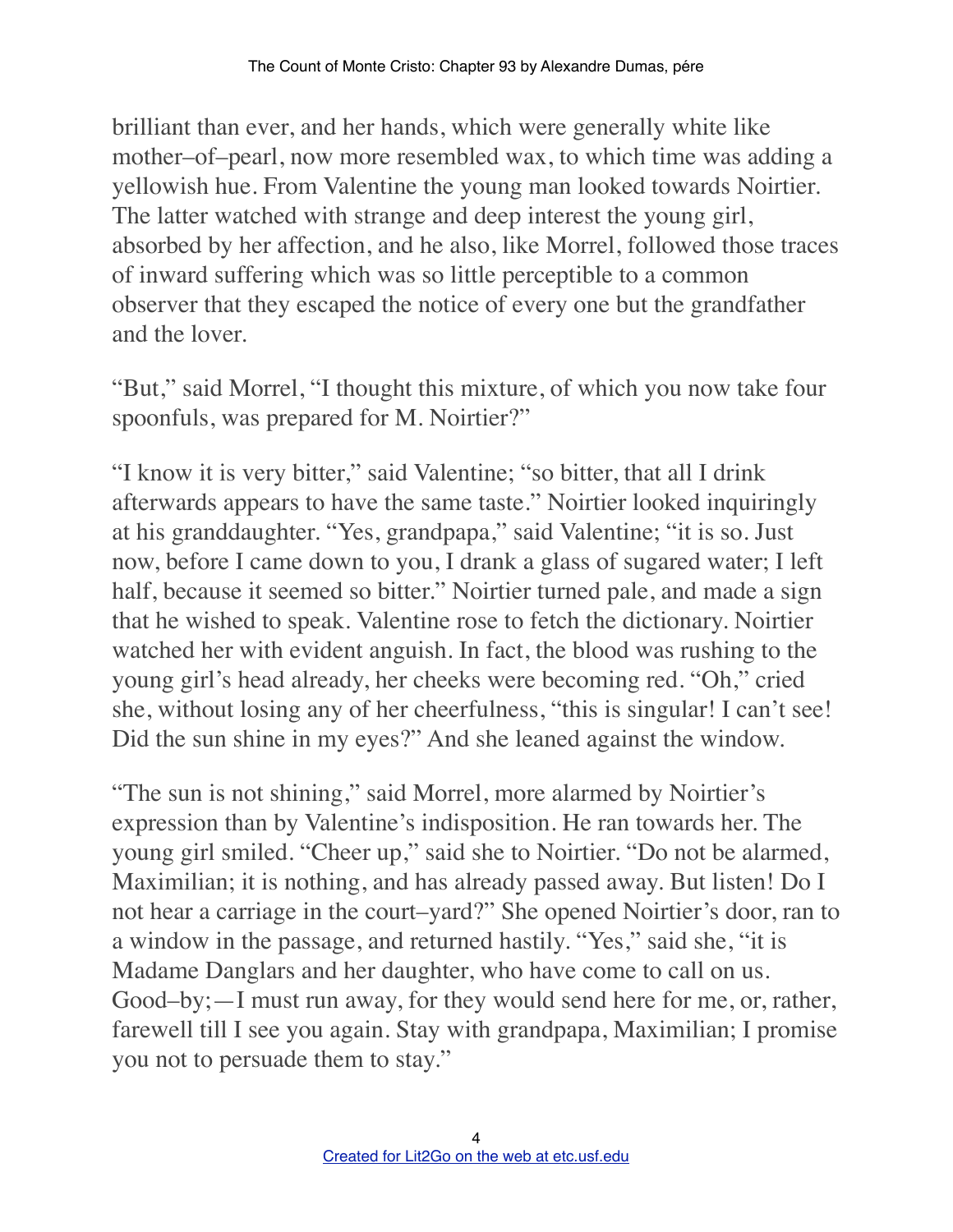Morrel watched her as she left the room; he heard her ascend the little staircase which led both to Madame de Villefort's apartments and to hers. As soon as she was gone, Noirtier made a sign to Morrel to take the dictionary. Morrel obeyed; guided by Valentine, he had learned how to understand the old man quickly. Accustomed, however, as he was to the work, he had to repeat most of the letters of the alphabet and to find every word in the dictionary, so that it was ten minutes before the thought of the old man was translated by these words, "Fetch the glass of water and the decanter from Valentine's room."

Morrel rang immediately for the servant who had taken Barrois's situation, and in Noirtier's name gave that order. The servant soon returned. The decanter and the glass were completely empty. Noirtier made a sign that he wished to speak. "Why are the glass and decanter empty?" asked he; "Valentine said she only drank half the glassful." The translation of this new question occupied another five minutes. "I do not know," said the servant, "but the housemaid is in Mademoiselle Valentine's room: perhaps she has emptied them."

"Ask her," said Morrel, translating Noirtier's thought this time by his look. The servant went out, but returned almost immediately. "Mademoiselle Valentine passed through the room to go to Madame de Villefort's," said he; "and in passing, as she was thirsty, she drank what remained in the glass; as for the decanter, Master Edward had emptied that to make a pond for his ducks." Noirtier raised his eyes to heaven, as a gambler does who stakes his all on one stroke. From that moment the old man's eyes were fixed on the door, and did not quit it.

It was indeed Madame Danglars and her daughter whom Valentine had seen; they had been ushered into Madame de Villefort's room, who had said she would receive them there. That is why Valentine passed through her room, which was on a level with Valentine's, and only separated from it by Edward's. The two ladies entered the drawing–room with that sort of official stiffness which preludes a formal communication. Among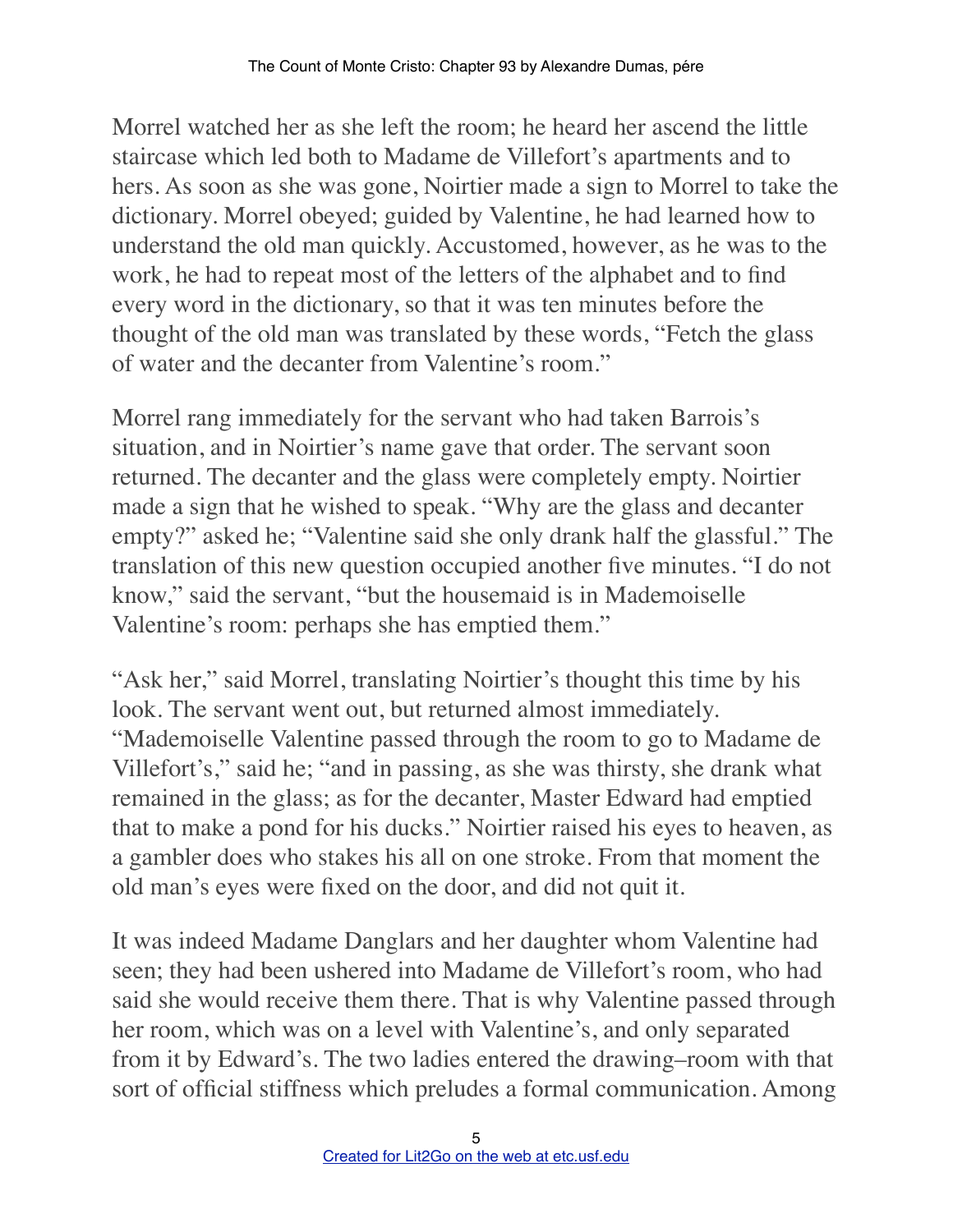worldly people manner is contagious. Madame de Villefort received them with equal solemnity. Valentine entered at this moment, and the formalities were resumed. "My dear friend," said the baroness, while the two young people were shaking hands, "I and Eugenie are come to be the first to announce to you the approaching marriage of my daughter with Prince Cavalcanti." Danglars kept up the title of prince. The popular banker found that it answered better than count. "Allow me to present you my sincere congratulations," replied Madame de Villefort. "Prince Cavalcanti appears to be a young man of rare qualities."

"Listen," said the baroness, smiling; "speaking to you as a friend I can say that the prince does not yet appear all he will be. He has about him a little of that foreign manner by which French persons recognize, at first sight, the Italian or German nobleman. Besides, he gives evidence of great kindness of disposition, much keenness of wit, and as to suitability, M. Danglars assures me that his fortune is majestic—that is his word."

"And then," said Eugenie, while turning over the leaves of Madame de Villefort's album, "add that you have taken a great fancy to the young man"

"And," said Madame de Villefort, "I need not ask you if you share that fancy."

"I?" replied Eugenie with her usual candor. "Oh, not the least in the world, madame! My wish was not to confine myself to domestic cares, or the caprices of any man, but to be an artist, and consequently free in heart, in person, and in thought." Eugenie pronounced these words with so firm a tone that the color mounted to Valentine's cheeks. The timid girl could not understand that vigorous nature which appeared to have none of the timidities of woman.

"At any rate," said she, "since I am to be married whether I will or not, I ought to be thankful to providence for having released me from my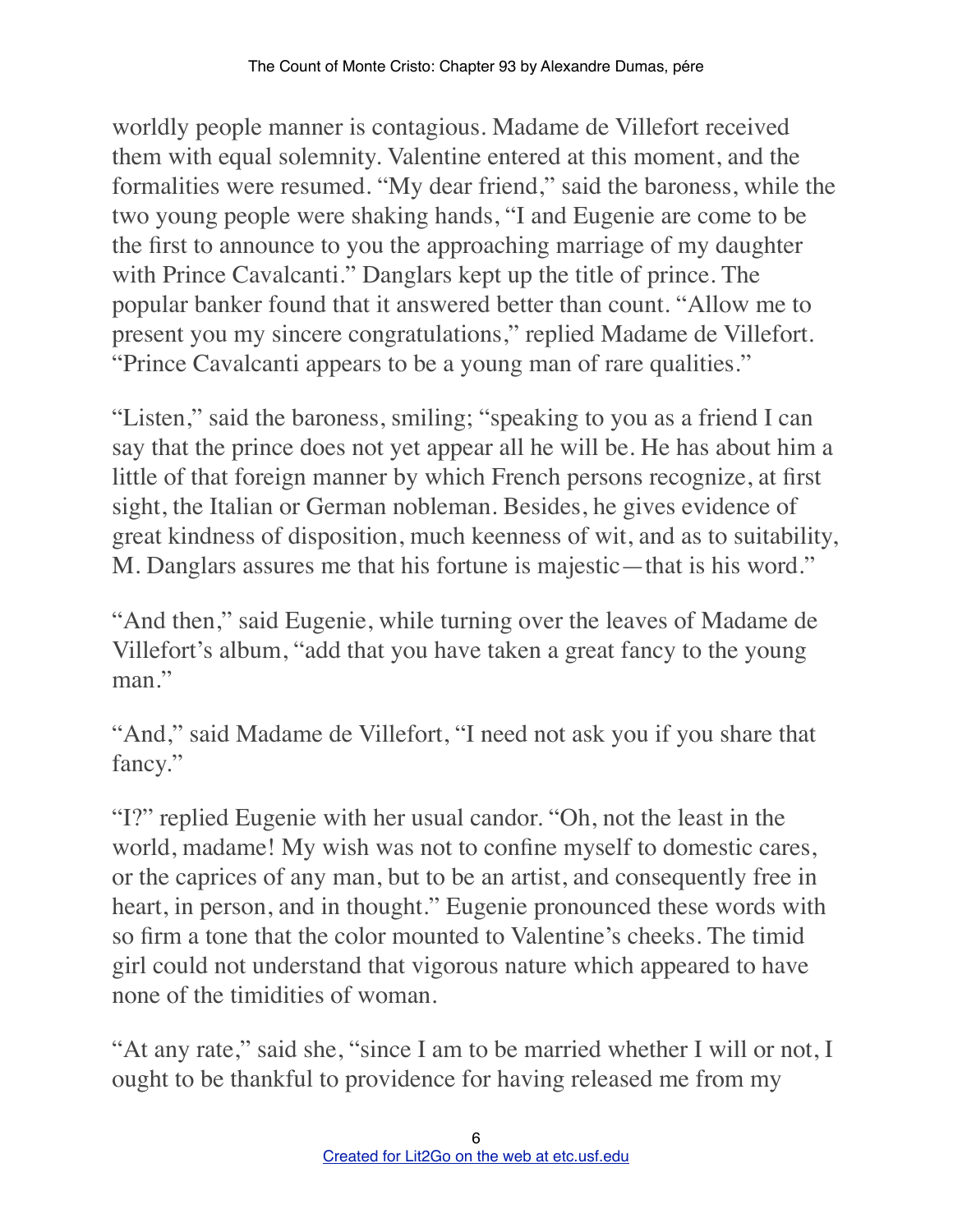engagement with M. Albert de Morcerf, or I should this day have been the wife of a dishonored man."

"It is true," said the baroness, with that strange simplicity sometimes met with among fashionable ladies, and of which plebeian intercourse can never entirely deprive them,—"it is very true that had not the Morcerfs hesitated, my daughter would have married Monsieur Albert. The general depended much on it; he even came to force M. Danglars. We have had a narrow escape."

"But," said Valentine, timidly, "does all the father's shame revert upon the son? Monsieur Albert appears to me quite innocent of the treason charged against the general."

"Excuse me," said the implacable young girl, "Monsieur Albert claims and well deserves his share. It appears that after having challenged M. de Monte Cristo at the Opera yesterday, he apologized on the ground to– day."

"Impossible," said Madame de Villefort.

"Ah, my dear friend," said Madame Danglars, with the same simplicity we before noticed, "it is a fact. I heard it from M. Debray, who was present at the explanation." Valentine also knew the truth, but she did not answer. A single word had reminded her that Morrel was expecting her in M. Noirtier's room. Deeply engaged with a sort of inward contemplation, Valentine had ceased for a moment to join in the conversation. She would, indeed, have found it impossible to repeat what had been said the last few minutes, when suddenly Madame Danglars' hand, pressed on her arm, aroused her from her lethargy.

"What is it?" said she, starting at Madame Danglars' touch as she would have done from an electric shock. "It is, my dear Valentine," said the baroness, "that you are, doubtless, suffering."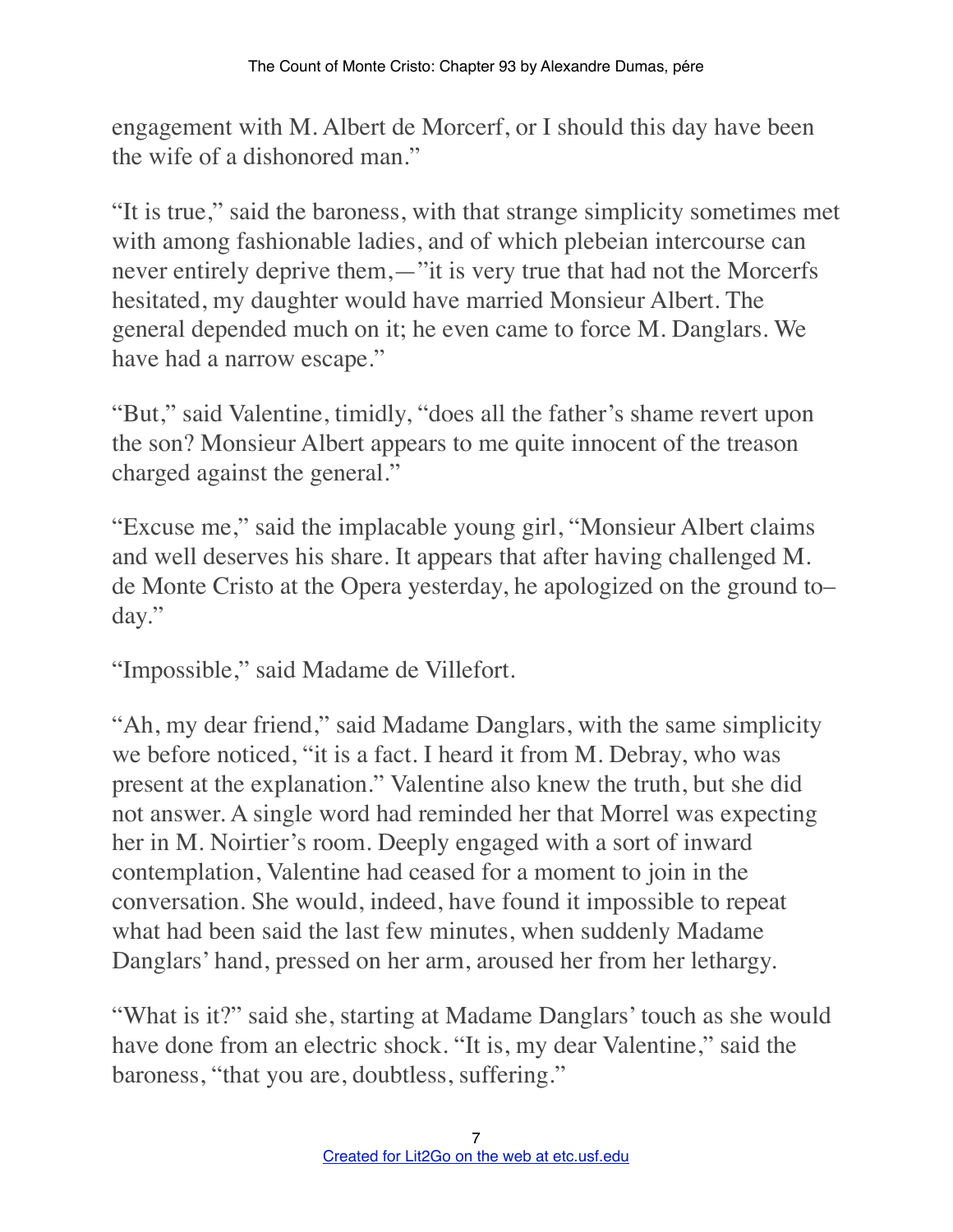"I?" said the young girl, passing her hand across her burning forehead.

"Yes, look at yourself in that glass; you have turned pale and then red successively, three or four times in one minute."

"Indeed," cried Eugenie, "you are very pale!"

"Oh, do not be alarmed; I have been so for many days." Artless as she was, the young girl knew that this was an opportunity to leave, and besides, Madame de Villefort came to her assistance. "Retire, Valentine," said she; "you are really suffering, and these ladies will excuse you; drink a glass of pure water, it will restore you." Valentine kissed Eugenie, bowed to Madame Danglars, who had already risen to take her leave, and went out. "That poor child," said Madame de Villefort when Valentine was gone, "she makes me very uneasy, and I should not be astonished if she had some serious illness."

Meanwhile, Valentine, in a sort of excitement which she could not quite understand, had crossed Edward's room without noticing some trick of the child, and through her own had reached the little staircase. She was within three steps of the bottom; she already heard Morrel's voice, when suddenly a cloud passed over her eyes, her stiffened foot missed the step, her hands had no power to hold the baluster, and falling against the wall she lost her balance wholly and toppled to the floor. Morrel bounded to the door, opened it, and found Valentine stretched out at the bottom of the stairs. Quick as a flash, he raised her in his arms and placed her in a chair. Valentine opened her eyes.

"Oh, what a clumsy thing I am," said she with feverish volubility; "I don't know my way. I forgot there were three more steps before the landing."

"You have hurt yourself, perhaps," said Morrel. "What can I do for you, Valentine?" Valentine looked around her; she saw the deepest terror depicted in Noirtier's eyes. "Don't worry, dear grandpapa," said she,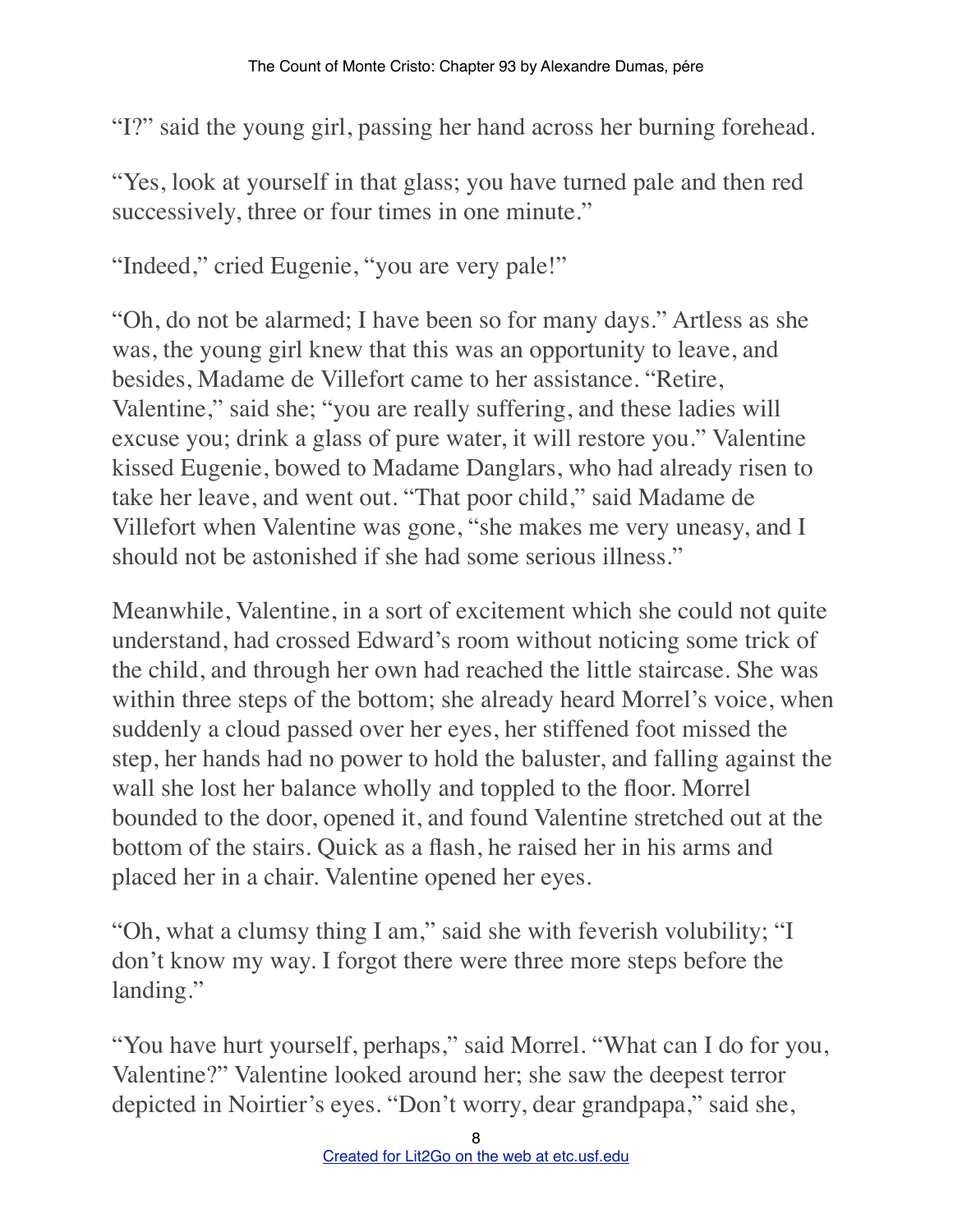endeavoring to smile; "it is nothing—it is nothing; I was giddy, that is all"

"Another attack of giddiness," said Morrel, clasping his hands. "Oh, attend to it, Valentine, I entreat you."

"But no," said Valentine,—"no, I tell you it is all past, and it was nothing. Now, let me tell you some news; Eugenie is to be married in a week, and in three days there is to be a grand feast, a betrothal festival. We are all invited, my father, Madame de Villefort, and I—at least, I understood it so."

"When will it be our turn to think of these things? Oh, Valentine, you who have so much influence over your grandpapa, try to make him answer—Soon."

"And do you," said Valentine, "depend on me to stimulate the tardiness and arouse the memory of grandpapa?"

"Yes," cried Morrel, "make haste. So long as you are not mine, Valentine, I shall always think I may lose you."

"Oh," replied Valentine with a convulsive movement, "oh, indeed, Maximilian, you are too timid for an officer, for a soldier who, they say, never knows fear. Ah, ha, ha!" she burst into a forced and melancholy laugh, her arms stiffened and twisted, her head fell back on her chair, and she remained motionless. The cry of terror which was stopped on Noirtier's lips, seemed to start from his eyes. Morrel understood it; he knew he must call assistance. The young man rang the bell violently; the housemaid who had been in Mademoiselle Valentine's room, and the servant who had replaced Barrois, ran in at the same moment. Valentine was so pale, so cold, so inanimate that without listening to what was said to them they were seized with the fear which pervaded that house, and they flew into the passage crying for help. Madame Danglars and Eugenie were going out at that moment; they heard the cause of the